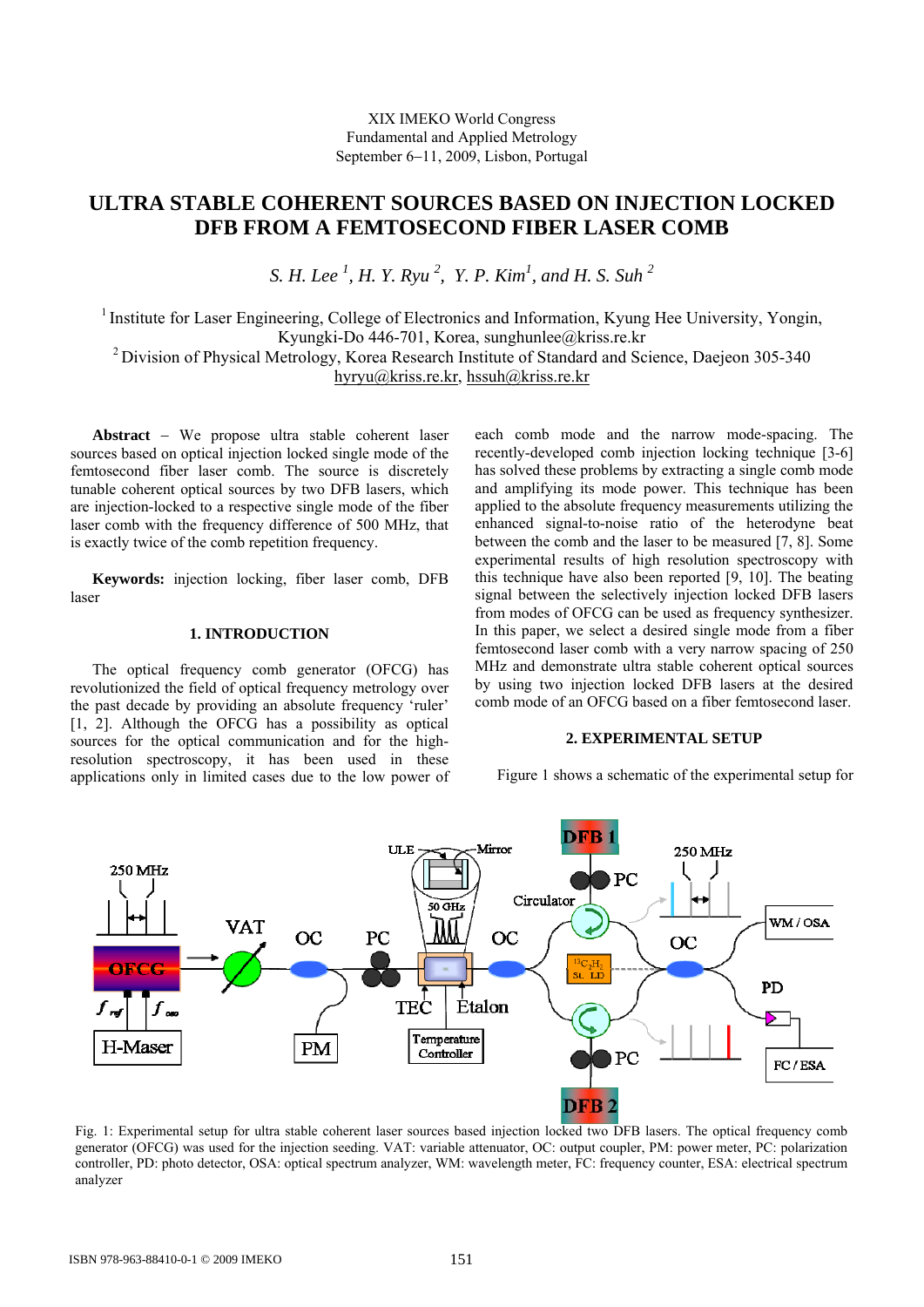ultra stable coherent laser sources using OFCG. The OFCG was stabilized to two degrees of freedom of a comb with a repetition rate of 250 MHz and a carrier envelope offset (CEO) frequency of 20 MHz, as determined using the f-2f technique. The total output power and center wavelength of the OFCG are 200 mW and 1560 nm, respectively. The injected power of the OFCG was adjusted through a variable attenuator (VAT). An output coupler (OC) was used to monitor the comb power entering the DFB laser by a power meter. After passing through the output coupler, the optical comb enters the polarization controller (PC). An etalon filter was used to filter the desired bandwidth of the optical comb. The mode filtered combs were injected into the DFB laser through the circulator. In order to inject the comb modes into the DFB laser, a DFB laser module without an isolator was installed behind the PC. The center wavelength of two DFB laser is 1542.72 nm at an output power of 20 mW and can be tuned by adjustment of current and temperature for selecting of different frequency comb components. The beat frequency between the two injection locked DFB lasers were detected by a photo detector (PD) and recorded by a frequency counter synchronized to a time base obtained from the H-maser with a relative stability of  $2 \times 10^{-13}$  at 1s.

### **3. RFSULTS**

Figure 2 shows the transmittance spectrum of etalon filter before to DFB laser. The free spectral range (FSR) and finesse of the etalon filter are 50 GHz and 60, respectively. The mode filtered combs with 250 MHz spacing can be seen in insert figure 2. The number of comb modes can be limited to approximately 1 GHz by the etalon filter. The maximum side mode suppression ratio was more than 25 dB .The filtered comb components were injected into the DFB lasers.

 We used another DFB laser to demonstrate the convenient frequency selection of ultra stable coherent optical sources. After injection-locking the first DFB laser, the frequency selection and the injection-locking of the second DFB laser can easily be performed by using the first DFB laser as a reference. Figure 3 shows the injection–locking process for the two DFB lasers. The beat signal between the two DFB



Fig. 2. The transmittance spectrum of etalon filter with 50 GHz spacing. The insert is RF spectrum of optical comb after filtered by the etalon filter.



Fig. 3. The beat signals between the two DFB lasers illustrating the injection–locking process for the ultra stable coherent optical sources. (a) without the OFCG-injection to both lasers, (b) with the OFCG-injection to both lasers without the injection-lock, (c) when one of the laser is injection-locked to the OFCG, while the other is not, (d) when both of the lasers are injection-locked to a respective single mode of the OFCG, with the frequency difference of 500 MHz.

lasers without the injection of the comb to both of the lasers is as shown in Fig. 3(a). Figure 3(b) shows the beat signal between the two DFB lasers when the comb was injected to both lasers, however the injection-locking is not established for either laser. The spectrum of the beat signal in this case shows a very complicated structure, which consists of the beat frequency between the two DFB lasers, the fundamental and the harmonics of the OFCG repetition rate, the harmonics of the beat signal between the OFCG and the first DFB laser or the second one, and the electrically mixed signals between all of these. By finely adjusting the current of the first DFB laser, we could select out a desired single frequency comb mode. Figure  $3(c)$  shows the beat signals between the two DFB lasers in this situation, where the first DFB is injection-locked to a single mode of the OFCG and the second one is not injection-locked yet. It should be noted that this is the start point for the frequency selection of the second laser, if we have already stabilized the first laser frequency by an OFCG injection-locking, as explained in the last paragraph with the monitoring by an acetylenestabilized laser. In Fig. 3(c), the signals at the multiples of 250 MHz are made from the beat between the first injectionlocked DFB laser and the amplified comb modes in the second DFB laser, which is not injection-locked yet. The signal at 477.5 MHz is the beat signal between the first DFB laser and the second one, and other beat frequencies with 22.5 MHz spacing are attributed to the harmonics and the electronic mixing of these signals. The frequency offset of the second laser from the first one can easily be tuned by varying the current of the second laser. We can confirm the injection-lock of the second DFB laser by observing that only one tooth of the beat signal is dominant and stable in its frequency as in Fig. 3(d). As we increased the comb